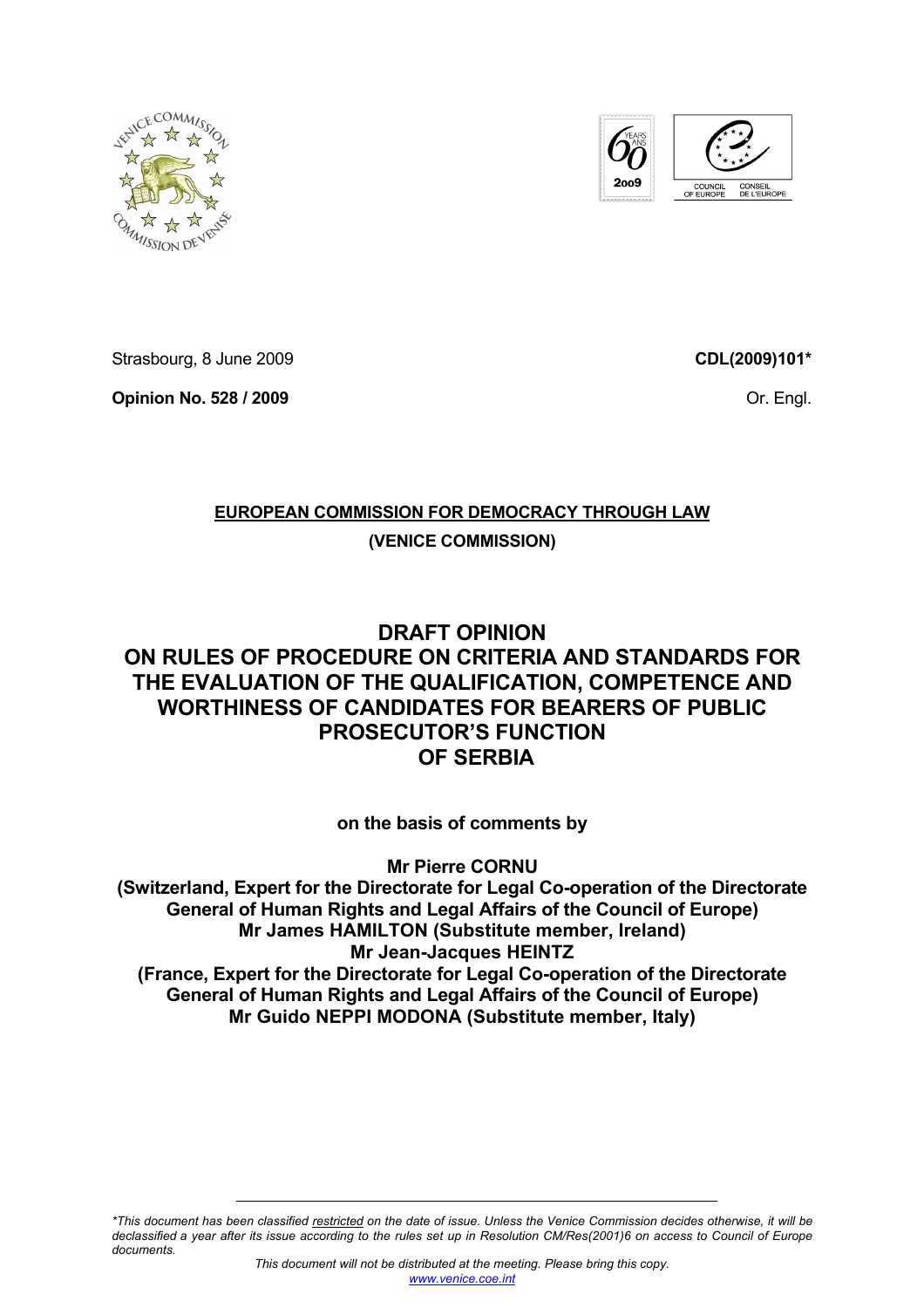# **INTRODUCTION**

*1. By letter dated 18 March 2009, the Minister of Justice of the Republic of Serbia, Ms Snezana Malovic, requested an opinion on the (1) draft Criteria and standards for the election of judges and court presidents and on the (2) draft Rules of procedure on criteria and standards*  for the evaluation of the qualification, competence and worthiness of candidates for bearers of *public prosecutor's function.* 

*2. The present opinion is prepared jointly with the Judiciary and Law Reform Division of the Directorate of Co-operation of the Council of Europe on the basis of comments by Mr Pierre Cornu (Switzerland), Mr James Hamilton (Ireland), Mr Jean-Jacques Heintz (France) and Mr Guido Neppi Modona (Italy), who were invited by the Venice Commission and the Judiciary and Law Reform Division to act as rapporteurs. Their comments are in documents CDL(2009)088, 089and 090 respectively.* 

*3. This opinion was adopted at the … Plenary Session of the Venice Commission (Venice, … 2009).* 

# **BACKGROUND**

4. The Venice Commission adopted two opinions for Serbia during its  $74<sup>th</sup>$  Plenary Session (14-15 March 2008), one on the draft Law on the High Judicial Council (CDL-AD(2008)006) and one on the draft laws on judges and on the organisation of courts (CDL-AD(2008)007). In these opinions, the Commission expressed its concern that the Constitution of Serbia did not sufficiently support judicial independence and that there was a risk of politicisation of the judiciary by the election of judges and of the High Judicial Council by Parliament<sup>1</sup>. The draft laws were deemed, in general, to be in line with European standards, but there were a number of provisions which weaken judicial independence that the Venice Commission referred to<sup>2</sup>.

5. The Law on Public Prosecution was among the package of laws, which included the two laws mentioned above, that were adopted on 22 December 2008 (CDL(2009)103). However, the Law on Public Prosecution itself was not subjet to an opinion by the Venice Commission.

6. This Law on Public Prosecution refers to "*criteria for the evaluation of competence, work capacity and worthiness determined by the State Prosecutorial Council in accordance with the law*" (hereinafter the "draft criteria on prosecutors") in its Article 82 paragraph 1, which is the subject of this Opinion (CDL(2009)103).

# **GENERAL REMARKS**

7. According to Article 74 of the Law on Public Prosecution, public prosecutors are elected by the National Assembly on the basis of a proposal from the Government and are elected for a term of 6 years with the possibility of re-election. Deputy public prosecutors are elected for the first time by the National Assembly and thereafter by the State Prosecutorial Council (hereinafter the "SPC").

 $1$  CDL-AD(2008)006, paragraph 74 ; CDL-AD(2008)007, paragraph 122.

 $2$  CDL-AD(2008)006, paragraphs 17, 76; CDL-AD(2008)007, paragraphs 49, 52, 82, 112, 114, 120, 124, 128.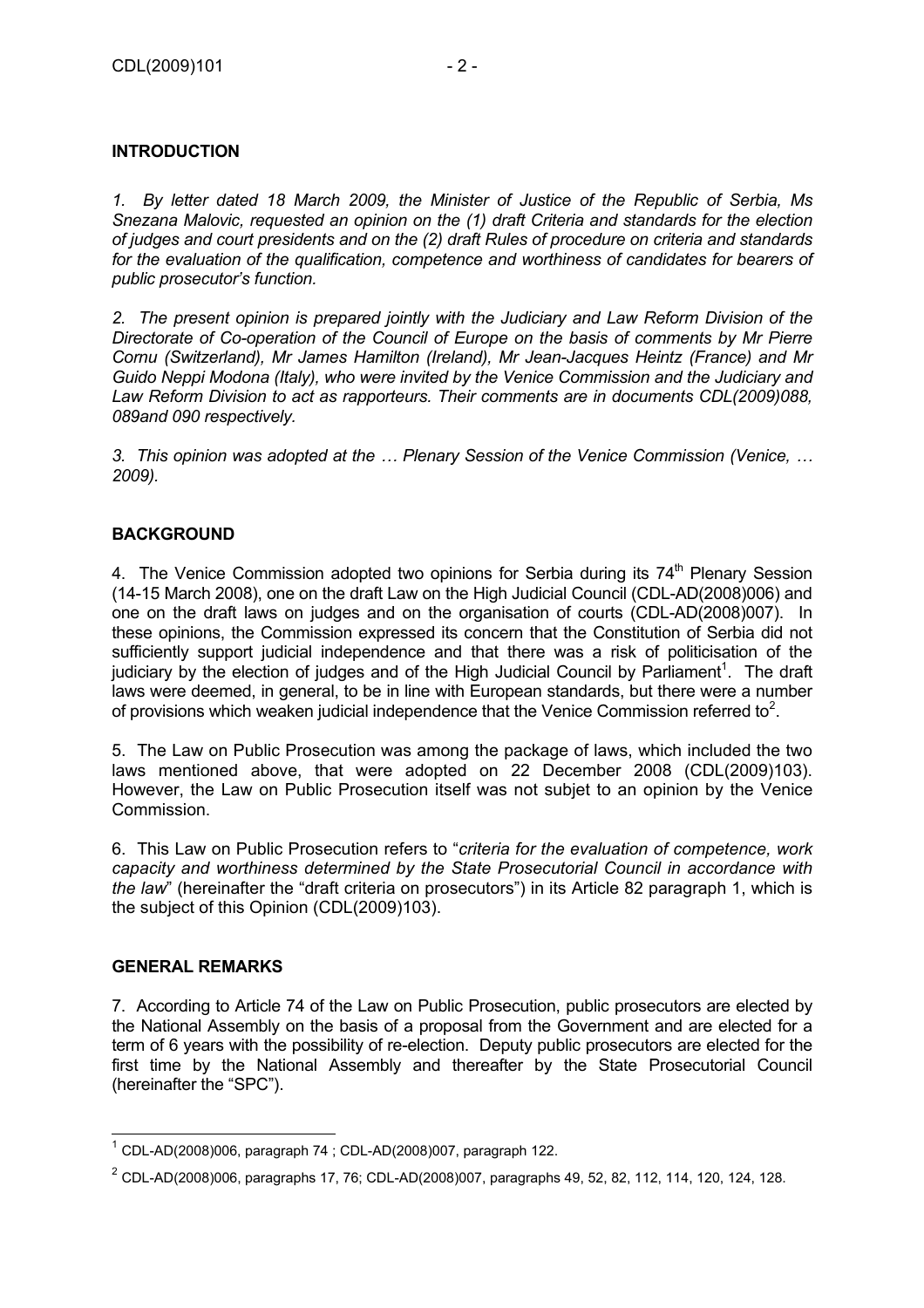8. The **provision for re-election of public prosecutors**, especially where such re-election takes place in the National Assembly, **leaves open the possibility of bringing political pressure to bear on public prosecutors and is therefore undesirable**. In relation to deputy public prosecutors, this does not seem to be a problem, since their reappointment is by the SPC.

9. The draft criteria on prosecutors, referred to in Article 82 paragraph 1 of the Law on Public Prosecution, define the criteria and standards for the evaluation of prosecutors and candidates to prosecutorial functions and concern the criteria for election to the position of public prosecutor and deputy public prosecutor. They are proposed to be adopted by the SPC.

10. The drafters tried to avoid any arbitrariness in the evaluation of prosecutors and the consequences of the evaluation. Precise criteria have been established and the procedure has been set out.

11. The purpose of the rules of procedure are to set out, as provided by Recommendation (2000)19 on the Role of Public Prosecutors in the Criminal Justice System of the Committee of Ministers of the Council of Europe, "*fair and impartial procedures…that are governed by known and objective criteria, such as competence and experience" for the appointment of public prosecutors*."

12. However, a prosecutor's work cannot be evaluated on objective criteria alone. Sometimes even purely objective criteria can be misleading. For instance, the criteria based on the number of cases dealt with or decisions rendered are not sufficient to objectively quantify a prosecutor's work: it is common knowledge that a case may appear simple at first, but turn out to be very complicated.

13. The evaluation of a prosecutor or a candidate must therefore be based on careful examination and be as objective as possible, following a number of criteria in order to reach a general evaluation that can determine if the person concerned is or not competent to take on the duties of a prosecutor.

14. The practical difficulties associated with such an evaluation system should not be underestimated. If, for instance, the work of a prosecutor during a hearing must be evaluated, this will require that the evaluators attend the hearing and observe the prosecutor concerned. This requires time and the evaluator must know the subject of the specific case. **It might be easier to provide a presumption that - except where concrete elements exist - the prosecutor concerned is presumed to be capable of carrying out his or her duties in a satisfying manner.**

# **CHAPTER I –**

#### **GENERAL PROVISIONS**

15. The central basis for assessment is an evaluation to be carried out in two separate ways: (1) by the superior of the public prosecutor concerned and (2) by his colleagues in the collegium of the prosecutor's office in which he or she works.

# **Article 1**

16. Article 1.2 shows the drafters' intention to comply with Section 4 of Recommendation Rec(2000)19, which states that:

*"States should take effective measures to guarantee that public prosecutors are able to fulfil their professional duties and responsibilities under adequate legal and organisational*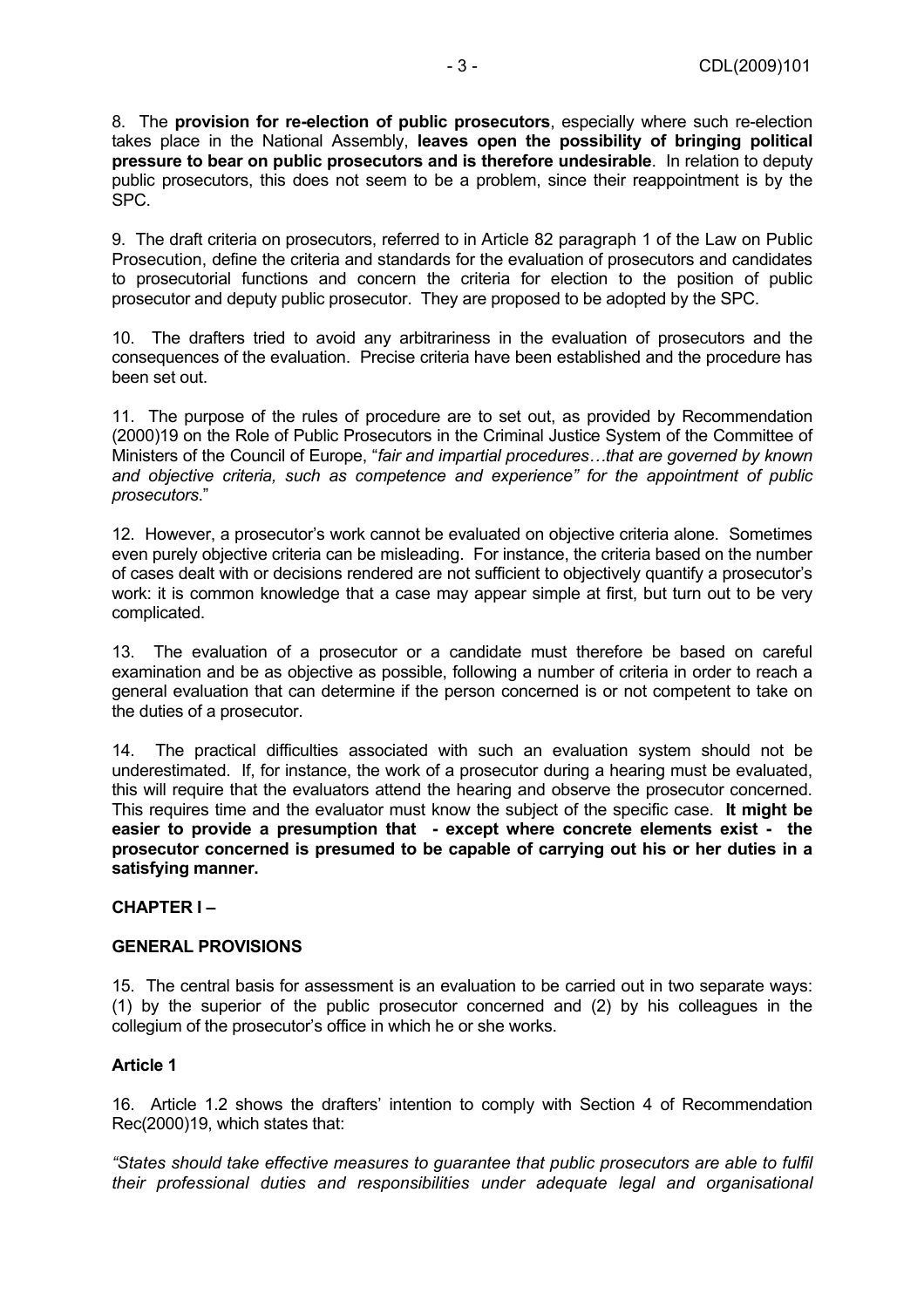*representatives of public prosecutors."*

# **Article 2**

17. The qualifications follow similar lines to those of the draft criteria on judges. First, a prosecutor requires both general expert knowledge as well as possession of particular knowledge, which is required to perform the function of a public prosecutor. Second, the prosecutor requires to have competence, which consists of demonstrated capability, demonstrated professional skill, analytical thinking, capacity to form opinions and make decisions, skill in explanation and quality of expression, communications skills and ability to participate in work. Finally, the prosecutor is evaluated under the heading "*worthiness*" and required to possess appropriate ethical standards, which are established based on the prosecutor's reputation in his or her professional surrounding, through his or her behaviour within the performance of the public prosecutor's function and outside it.

# **Article 3**

18. Evaluation takes place according to three grades "*does not satisfy*", "*does satisfy*" and the highest grade "*does satisfy for promotion*". This grade scheme, which is relatively simple and straightforward, is an appropriate one for carrying out such evaluation.

19. However, it might be **suggested that a grade be attributed to each group of criteria. It might be easier to create a list of criteria and to grade each person for each criteria and then take an average, taking into account that some criteria may have more "weight" than others.** The risk however may be that a person is entirely satisfactory under certain important criteria, but not for other less important criteria with the result that the overall evaluation is misled by the global one on the basis of each group of criteria. For example, a prosecutor may well be satisfactory with respect to procedural acts, but less so in the delivery of oral arguments in front of the court. As these two criteria seem to be grouped together with others, it will be difficult to take an average.

20. The draft criteria on prosecutors **could also be simplified by dealing only in its chapters with provisions that are particularly necessary**.

# **Article 4**

21. The evaluation is carried out by the SPC on the basis of data obtained from both the superior of the prosecutor concerned and the candidates' peers in the collegium.

22. It is hard to see how the SPC is going to put this into effect. In order for this to work, databases will need to be set up that contain all the necessary information. If these databases do not yet exist, account must be taken of the fact that the respective computer systems of the different units within the Public Ministry of Serbia may be difficult to access. Furthermore, **all dossiers or files dealt with by the prosecutor concerned would have to be examined – this seems to be disproportionate to the aim to be achieved**.

# **Article 5**

23. The SPC is obliged to establish and announce the average standard number of cases received and decisions rendered by each prosecutor within the period of the previous three years. Evaluation of efficiency in the procedure of prosecutors is then measured according to the number of decisions rendered by the individual as compared with the data on average of the number of decisions rendered by his or her colleagues.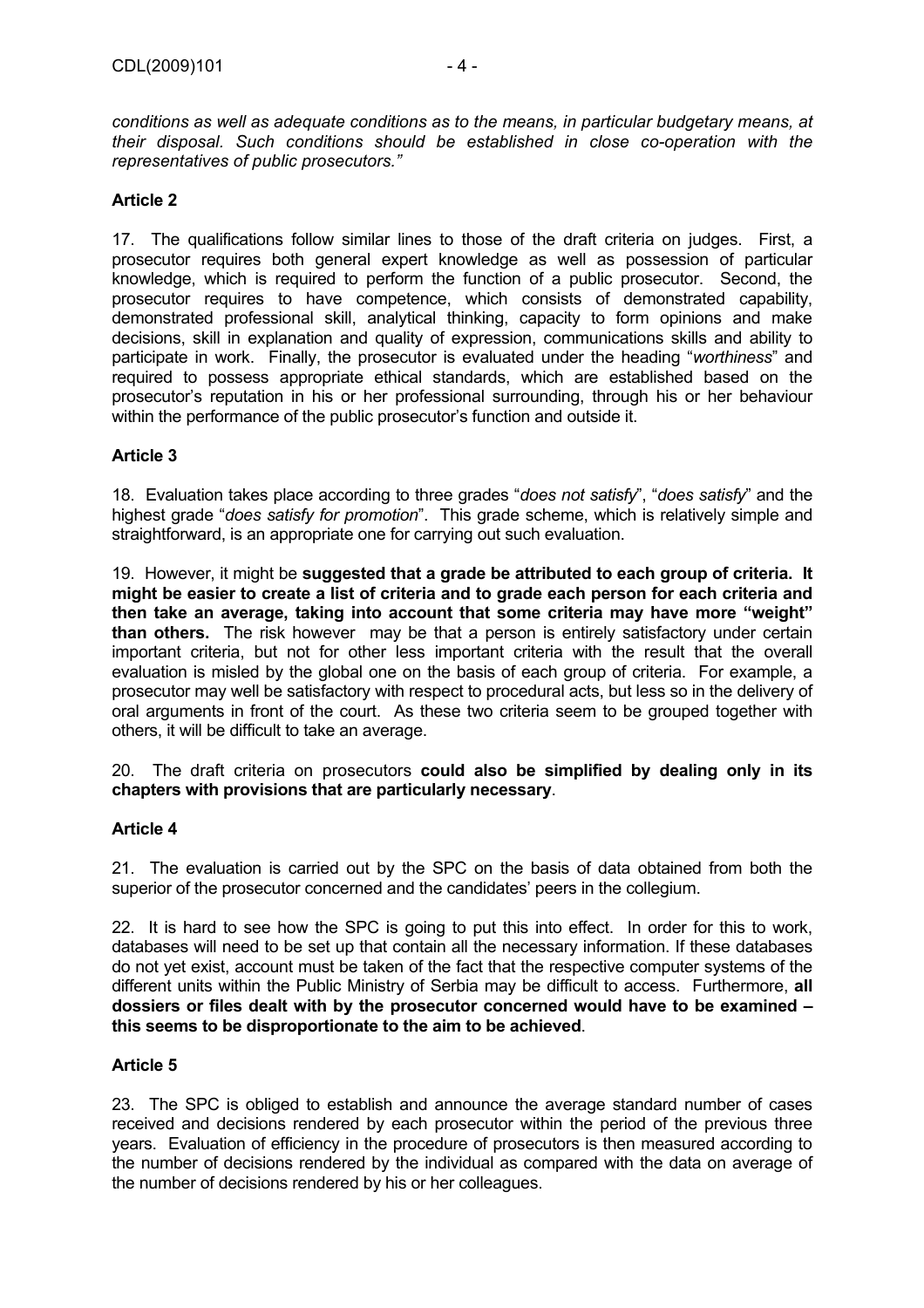24. **Quantitative criteria can be misleading**. Experience shows that the same type of decision can take much or very little time, require much or little expertise. Experience also shows that some prosecutors have the tendency to render more decisions than others for the same types of cases, however there is nothing to lead to the conclusion that one is more able than the other. **It is clear that the number of cases dealt with can provide an indication as to the ability of a prosecutor, but it would be dangerous to give it too much importance.**

#### **Article 6**

25. With respect to Article 6.3, caution should be applied when making a distinction between particularly complex cases and others. Some prosecutors are capable of constituting large dossiers or files for simple cases, whereas others manage to directly deal with the essential issues in smaller dossiers or files and therefore give the impression that the cases they are dealing with are simple.

#### **CHAPTER II –**

#### **CRITERIA FOR EVALUATION OF DEPUTY PUBLIC PROSECUTOR WHO ARE, ON THE DAY OF THE CONSTITUTION OF THE STATE PROSECUTORIAL COUNCIL, BEARERS OF THE PUBLIC PROSECUTOR'S FUNCTION**

#### **Article 8**

26. Article 8.2 states that a prosecutor whose number of decisions is less than 50% of the average number obtains the grade "*does not satisfy*". Between 50% and 120% of the average number the grade is "*does satisfy*". Where a prosecutor has more than 120% over the average number he or she obtains the grade "*does satisfy for promotion*".

27. However, under Article 8.3, an exception can be made in relation to a prosecutor who worked on particularly complex problems or performed particularly complex duties and in such cases a prosecutor with less than 50% of the average standard can be graded as "*does satisfy*" and a prosecutor above 50% and below 120% can be graded as "*does satisfy for promotion*". But, such an exception has to be "*particularly justified*". In relation to all of this, a concern arises once again with respect to the following: while an output significantly below the average is certainly grounds for examining the work record of a prosecutor, it cannot necessarily be assumed that either a high or a low number of cases is more than an indication of high or low performance unless one is also aware of the quality of the work being evaluated and its difficulty.

28. In this regard the exception provided for is itself somewhat mechanistic. **It would be appropriate to modify this proposal by adding a provision that the SPC may disregard these percentages where it is satisfied that notwithstanding an apparently low or high number of cases by reason of the nature of the work performed by the particular prosecutor the statistics do not give a true reflection of the work that has been performed**.

#### **Article 9-13**

29. The rules of procedure go on to deal with various other matters including demonstrated qualification (Article 9), demonstrated competence (Article 10), ability to relate to and cooperate with co-workers and other stakeholders (Article 12), and ethical questions (Article 13). In each case these matters are assessed according to the tripartite criteria already referred to, based on reports both from the superior officer and from colleagues. These procedures seem to be generally speaking appropriate.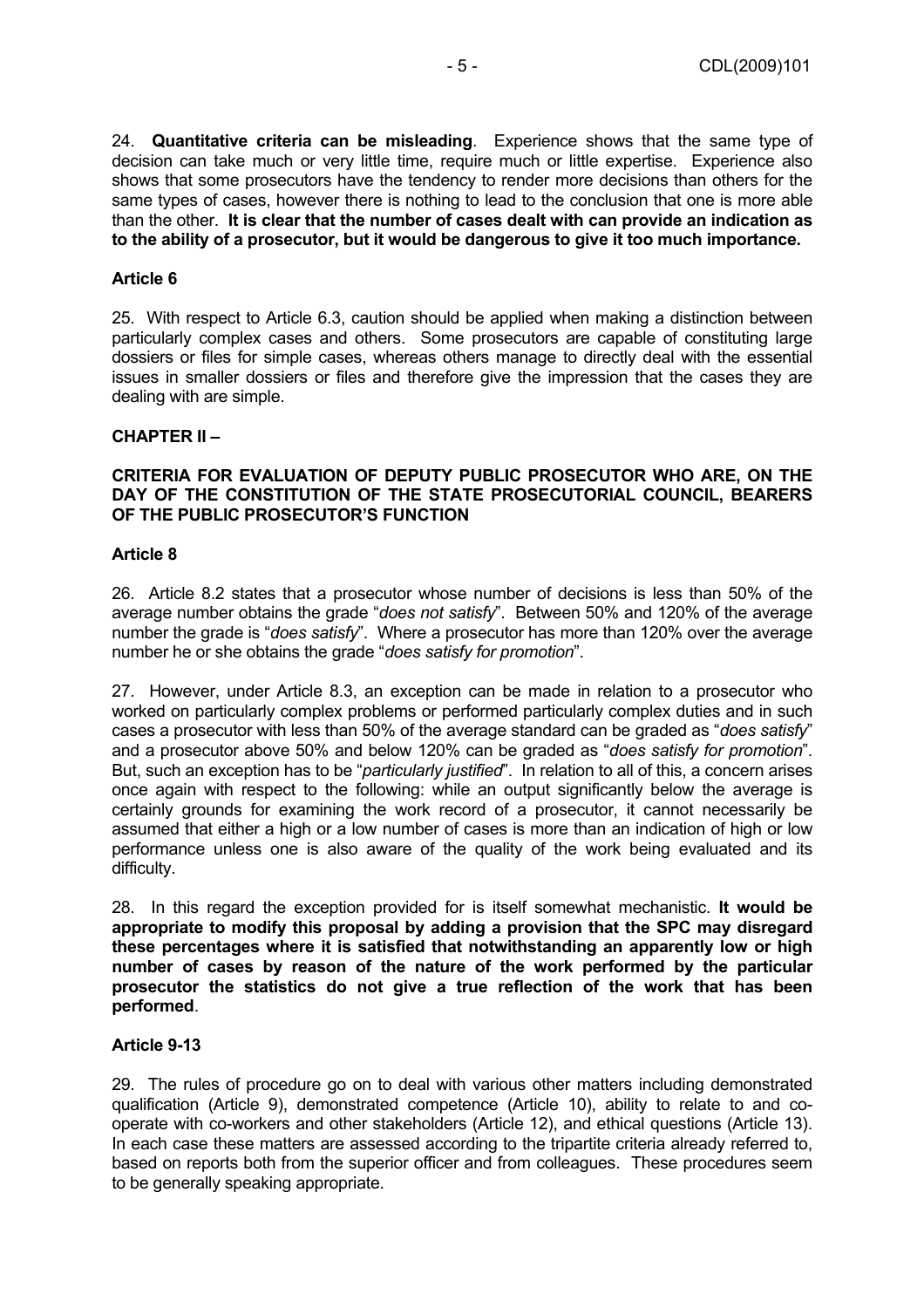30. However, as regards "*data on active participation in trainings and seminars at home and abroad*" (Article 11.2), it should be mentioned that **only the willingness of the prosecutor to undergo training should be evaluated as well as his or her active participation in the training**. In order for the evaluation to be useful, it must indicate whether the prosecutor was authorised by his or her superior officer to participate in trainings. Also, it is doubtful that each prosecutor can decide on his or her own whether or not to participate in a training abroad. The prosecutors whose superiors have rejected their request for training should not suffer any consequences.

31. **"***Published expert and scientific work in relevant periodicals, or expert and scientific publications***" (also Article 11.2), seems not to be an adequate criteria**. The duty of a prosecutor is to treat dossiers or files and not to publish articles. If a prosecutor prepares a summary of the case-law for his or her colleagues, his or her work is just as valuable as if he or she published this information. If a prosecutor decides to spend his or her time writing legal papers, he or she may gain points in the evaluation process, but during that time, his or her dossiers or files are not dealt with. Such publications may perform a useful function but they should not be a decisive and probably not even an important factor in evaluations. A fair weighting system needs to be attributed to them so as to not disadvantage those who spend less time on writing articles.

32. Under the same provision, the use of computer technology is mentioned, and this should of course be encouraged. However, those who only use the computer occasionally because they have a wide legal knowledge and a good memory, should not be disadvantaged in the evaluation process.

# **CHAPTER III –**

#### **CRITERIA FOR EVALUATION OF PUBLIC PROSECUTOR WHO ARE, ON THE DAY OF THE CONSTITUTION OF THE STATE PROSECUTORIAL COUNCIL, BEARERS OF THE PUBLIC PROSECUTOR'S FUNCTION**

33. The rules of procedure go on to evaluate the criteria for evaluating the senior public prosecutor. These provides for special criteria for evaluating candidates under the heading of general capacity for heading the public prosecutor's office (Article 15), capacity for realisation of supervision (Article 16), capacity for the improvement of work of the office (Article 17), and the capacity to manage a crisis (Article 18).

# **Article 15**

34. Under the heading of general capacity, a number of sub-headings are identified, such as capacity to manage, organisational skills, ability to define targets, goals and priority tasks, and the ability to represent the office.

#### **Article 16**

35. This Article deals with the capacity to carry out supervision, and involves ability to supervise the work of deputies and other employees, to recognise and follow complex cases, to be ready to provide help and give instructions and advice to subordinates, and the ability to transfer the instructions and information of higher public prosecution to lower public prosecutors as well as to make correct and timely decisions and to deal with objections and complaints concerning the work of employees.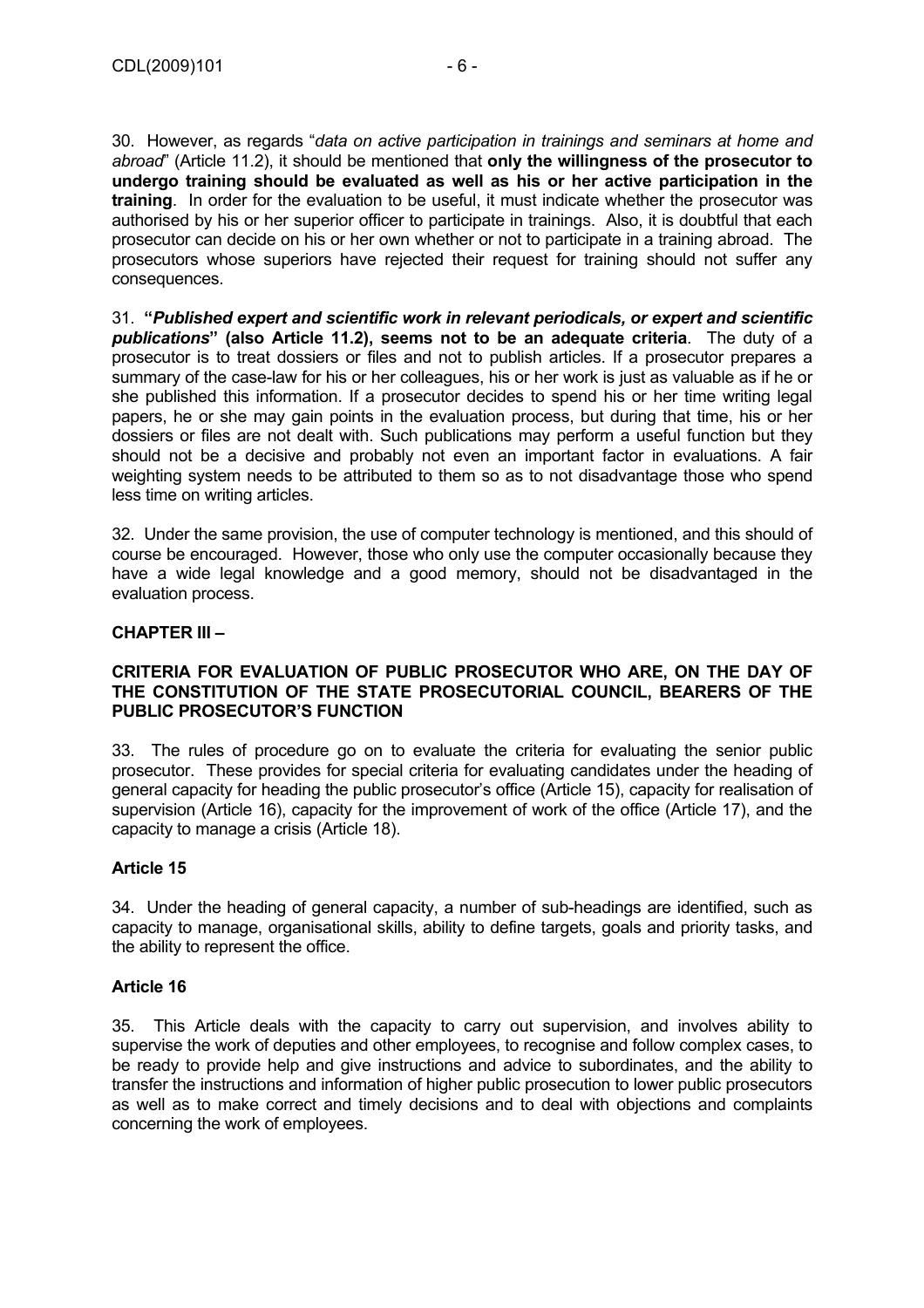# **Article 17**

36. This Article deals with the capacity to improve the work of the office based on the use of the most efficient methods, the capacity to steer employees towards the implementation of new ideas, information technologies, introducing innovations and teambuilding among other matters.

#### **Article 18**

37. This Article deals with the capacity to manage crises.

#### **CHAPTER IV –**

# **EVALUATION OF SPECIAL CATEGORIES OF BEARERS OF PUBLIC PROSECUTOR'S FUNCTION**

#### **Articles 21 and 22**

38. Finally, in Chapter IV, there are a number of other specific provisions. Article 21, for example, sets out a specific provision relating to persons who review the decisions of others and Article 22 deals with specialised areas of prosecution.

#### **CHAPTER V –**

**ESTABLISHMENT OF QUALIFICATION, COMPETENCE AND WORTHINESS OF PROSECUTORS' ASSISTANTS** 

39. No comments on this Chapter.

#### **CHAPTER VI –**

# **ESTABLISHMENT OF QUALIFICATION, COMPETENCE AND WORTHINESS OF CANDIDATES FROM OTHER BODIES AND ORGANISATIONS**

#### **Article 24**

40. Under Article 24.4, the SPC should make sure to develop a procedure and criteria that are in conformity with Section 4 of Recommendation Rec(2000)19 (see paragraph 16 above).

#### **CHAPTER VII –**

#### **PROCEDURE FOR ESTABLISHMENT OF QUALIFICATION, COMPETENCE AND WORTHINESS OF CANDIDATES WHO ARE, ON THE DAY OF THE CONSTITUTION OF THE STATE PROSECUTORIAL COUNCIL, BEARERS OF THE PUBLIC PROSECUTOR'S FUNCTION**

#### **Article 25.1 and Article 26.1**

41. The solution of having not one person, but a collegium of colleagues decide on the qualification of a person seems to be acceptable. This will prevent that friendships or personal conflicts or animosities affect the evaluation.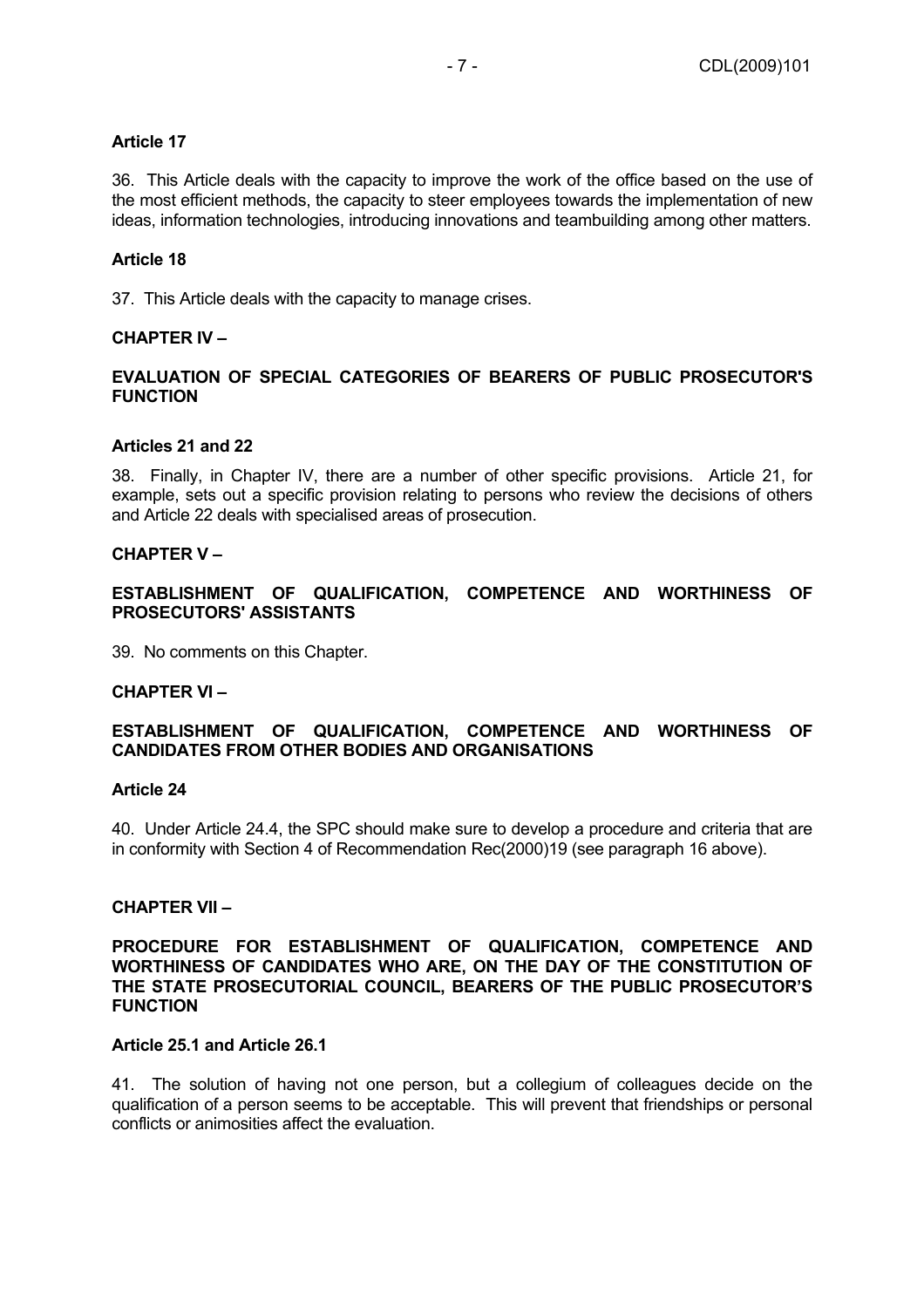# **Article 25.2 and Article 26.2**

42. The fact that the superior officer to the prosecutor concerned can also give his or her opinion on the prosecutor concerned is to be welcomed. This will give the SPC the opportunity to obtain a better idea of the prosecutor concerned.

43. It might be **suggested that the SPC be able to, if it judges this to be useful, carry out research itself in order to form an opinion, especially if the opinion of the superior officer does not agree with the opinion of the collegium.** The SPC could hear the prosecutor concerned, search for information itself using other sources, examine the dossier or file treated by the prosecutor concerned etc.

# **Article 25.5 and Article 26.5**

44. It is presumed that the prosecutors are competent and able to carry out their duties. **This principle should already be mentioned in the general provisions of these criteria** (see paragraph 14 above)**.** Furthermore, the whole procedure could be simplified if this principle were applied in a more consistent manner. It could indeed be questioned whether it is worthwhile to compile large amounts of data on prosecutors whose capacity is well known by all of his or her colleagues. If, for instance, the collegium of prosecutors and the superior officer provide a brief report that is favourable, the research may not be necessary (the brief report should not cover all the criteria). If undue influence is suspected, a further step could be envisaged, for instance submitting the favourable report to a higher authority of the Public Ministry for confirmation.

# **Article 27**

45. A slight concern that so far as concerns evaluation by colleagues, particularly when as is proposed it is intended to be anonymous, there could be scope for victimisation of a candidate, perhaps on the grounds of jealousy or some other wrong motive. Secondly, it is not clear that all prosecutors will necessarily have an informed view of the competence or ability of each of their colleagues under all of the particular headings. How can somebody who has not read a dossier or file have an informed view on whether it has been correctly handled? There is a danger that gossip, rumour and hearsay could play a role in assessments. Does every colleague working in the same unit of the prosecutors' office participate in this process or a selected number only? Or is the evaluator to take part in proceedings in which the procecutor concerned is involved or must he or she seek information from judges and/or other persons who have participated in the proceedings? **This is a matter which requires careful thought and it may be that only selected colleagues who are known to have knowledge of and to work closely with candidates should be invited to perform this task, and then only when their own impartiality and objectivity was recognised. The idea of anonymity is questionable since it would make it impossible for the candidate to contest an unfavourable report.**

# **Article 28**

46. The prosecutor cannot take part in the opinion of the collegium. This provision is appropriate.

# **Article 32**

47. It is also appropriate that the prosecutor concerned be informed about the opinion of the collegium before it is submitted to the SPC and that he or she be given a reason for the grade in the opinion and that he or she can file a complaint to the SPC on this opinion.